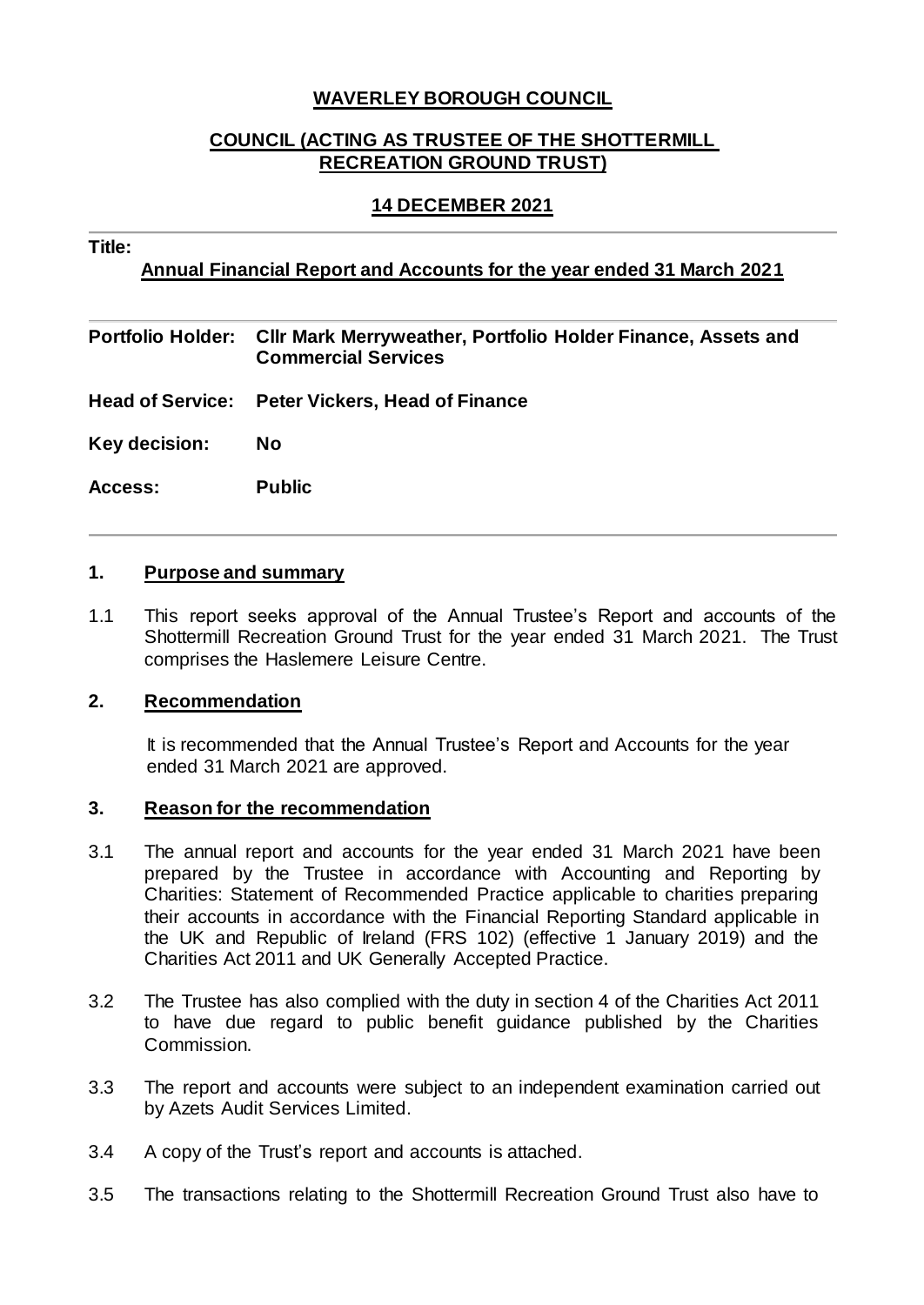be included in the Council's Group Accounts because the Council, as sole trustee, has a significant interest and influence over it, which, in consideration of accounting statements overrides the legal form of the relationship.

## **4. Reserves**

The The Reserves Policy states the minimum level of reserves to be held by the Trust is £125,000 which is considered to be the equivalent of running costs for a year. Reserves to the 31 March 2021 stand at £183,000.

## **5. Relationship to the Corporate Strategy and Service Plan**

Haslemere Leisure Centre supports the Council's leisure centre provision.

## **6. Implications of decision**

# **6.1 Resource (Finance, procurement, staffing, IT)**

The Annual Report and Accounts details the reserves held by the Trust.

## **6.2 Risk management**

Consideration has been given to the major risks to which the Trust is exposed. The legal rights and obligations of the Council are confined to its position as trustee, however, the Haslemere Leisure Centre is an important part of the Council's Leisure Strategy and it is reasonable to assume that the Council would step in to cover it should it fall into difficulties.

#### **6.3 Legal**

There are no direct legal implications relating to this report. In December 2011 the Trust approved a delegation to the Executive, acting as Trustee, to make all decisions on behalf of the full Trustee Board. The only exception was the approval of the annual report and financial statements because it is a requirement of the Charity Commission that this is approved by Full Council, acting as sole Trustee.

## **6.4 Equality, diversity and inclusion**

There are no direct equality, diversity or inclusion implications in this report. Equality impact assessments are carried out when necessary across the council to ensure service delivery meets the requirements of the Public Sector Equality Duty under the Equality Act 2010.

#### **6.5 Climate emergency declaration**

There are no direct impacts on the Council's Climate emergency declaration.